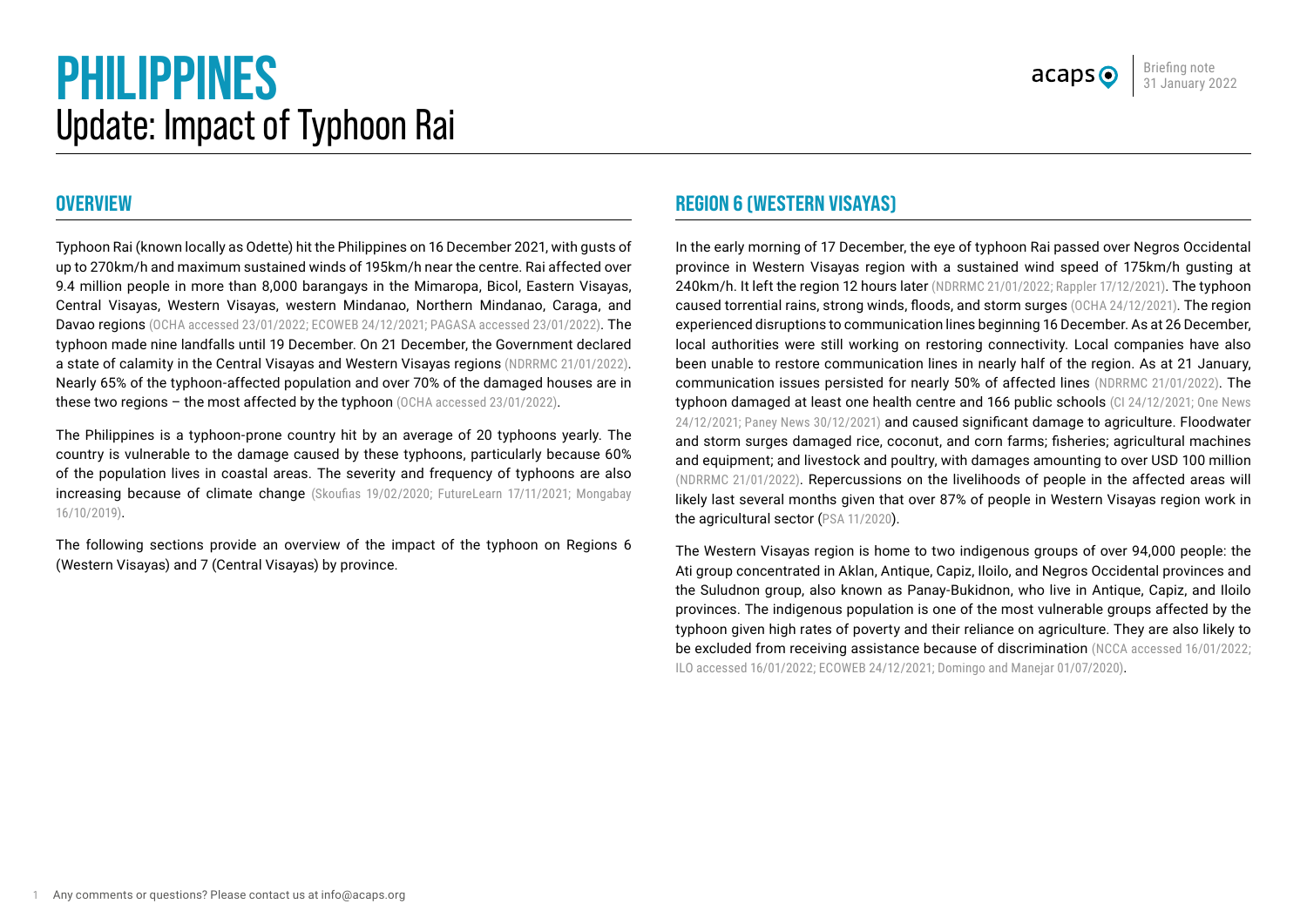#### **Negros Occidental**

Around 1.1 million people out of 2.6 million (over 42% of the provincial population) were affected by the typhoon in Negros Occidental. Nearly 61,000 houses were totally damaged and 124,000 partially damaged. The heavy rains caused the Hilabangan and Sipalay Rivers to overflow and flood Kabankalan and Sipalay cities in the province. Floodwater subsided by 24 December [\(OCHA accessed 19/01/2022;](https://roap.data.unocha.org/country/philippines/hnp/TyphoonRai/situation.html) [CI 24/12/2021](https://reliefweb.int/sites/reliefweb.int/files/resources/SitRep-3-TY-Odette-Rai_final.pdf); [ECOWEB 24/12/2021](https://reliefweb.int/sites/reliefweb.int/files/resources/ECOWEB-SitRep-2-Odette_20Dec-2.pdf); [PSA 13/07/2021](https://psa.gov.ph/content/highlights-philippine-population-2020-census-population-and-housing-2020-cph)). As at 21 January, all roads in the province were passable by all types of vehicles; local authorities were still clearing debris ([NDRRMC 21/01/2022\)](https://reliefweb.int/sites/reliefweb.int/files/resources/Subject_SitRep_No__37_for_Typhoon_ODETTE_2021.pdf). The province experienced power outages starting 16 December. Local electric companies had restored power in some cities as at 28 December, but as at 20 January, power had not been fully restored (The Visayan Daily Star [20/01/2022\)](https://visayandailystar.com/p197-7m-relief-assistance-for-typhoon-victims/). Local government units, provincial government units, the Department of Social Welfare and Development (DSWD), and NGOs are present in the province and assisting the affected population. Delivered assistance includes family food packs, financial support, safe drinking water, NFIs, and hygiene kits ([NDRRMC 08/01/2022\)](https://reliefweb.int/sites/reliefweb.int/files/resources/SitRep_No__27_for_Typhoon_ODETTE_2021.pdf). The loss of crops, the damage to small businesses, and the increase in food prices in local markets are affecting people's livelihoods, which are likely to recover slowly [\(ADRA 03/01/2022\)](https://reliefweb.int/report/philippines/negros-occidental-typhoon-rai-odette-assessment-report).

#### **Needs**

**Shelter:** as at 21 January, 300 of the initial over 679,000 IDPs remained displaced. These people, save for at least 60, take shelter in nine evacuation centres ([DSWD 21/01/2022;](https://reliefweb.int/sites/reliefweb.int/files/resources/DSWD-DROMIC-Report-60-on-Typhoon-ODETTE-as-of-21-January-2022-6PM.pdf) [OCHA](https://roap.data.unocha.org/country/philippines/hnp/TyphoonRai/situation.html)  [accessed 19/01/2022](https://roap.data.unocha.org/country/philippines/hnp/TyphoonRai/situation.html)). The prices of construction materials are increasing, affecting people's ability to repair their homes. This situation is likely to prolong displacement [\(ADRA 03/01/2022\)](https://reliefweb.int/report/philippines/negros-occidental-typhoon-rai-odette-assessment-report).

**WASH:** the typhoon and subsequent flooding have affected water pumping. People have resorted to alternative water sources that are likely contaminated because of flooding, increasing health risks [\(ADRA 03/01/2022\)](https://reliefweb.int/report/philippines/negros-occidental-typhoon-rai-odette-assessment-report). As at 9 January, the local water company had not fully restored water pumping in the province, leaving people still in need of drinking water ([The Manila Times 09/01/2022\)](https://www.manilatimes.net/2022/01/09/news/regions/gibo-assists-in-the-visayas/1828678).

**Health:** health facilities sustained damage, likely reducing people's access to health services ([Panay News 30/12/2021\)](https://www.panaynews.net/new-year-in-negros-evacuation-centers-typhoon-hit-families-have-nowhere-to-go/). Crowded evacuation centres and the inability to practice good hygiene have also contributed to the spread of COVID-19 ([Rappler 11/01/2022](https://www.rappler.com/nation/bulk-covid-19-cases-negros-occidental-covid-returning-residents-january-10-2022/); [OCHA accessed 10/01/2022\)](https://roap.data.unocha.org/country/philippines/hnp/TyphoonRai/situation.html). Lastly, people whose houses and livelihoods were affected by the typhoon are experiencing emotional distress and anxiety and need psychological support ([ADRA 03/01/2022](https://reliefweb.int/report/philippines/negros-occidental-typhoon-rai-odette-assessment-report)).

#### **Aklan**

The typhoon affected more than 67,000 of 615,500 people (nearly 11% of the provincial population), damaged around 20 houses, and partially damaged over 300 houses. Rai initially displaced over 25,000 people, but as at 10 January, all IDPs have returned to their homes. The municipality of Buruanga was the most affected area in the province ([DSWD 21/01/2022](https://reliefweb.int/sites/reliefweb.int/files/resources/DSWD-DROMIC-Report-60-on-Typhoon-ODETTE-as-of-21-January-2022-6PM.pdf)  and [14/01/2022](https://reliefweb.int/sites/reliefweb.int/files/resources/DSWD-DROMIC-Report-53-on-Typhoon-ODETTE-as-of-14-January-2022-6PM.pdf); [OCHA accessed 19/01/2022](https://roap.data.unocha.org/country/philippines/hnp/TyphoonRai/situation.html); [PSA 13/07/2021](https://psa.gov.ph/content/highlights-philippine-population-2020-census-population-and-housing-2020-cph)). As at 19 December, all roads in the province were already passable by all types of vehicles and had been cleared of debris [\(OCHA](https://roap.data.unocha.org/country/philippines/hnp/TyphoonRai/situation.html)  [accessed 10/01/2022](https://roap.data.unocha.org/country/philippines/hnp/TyphoonRai/situation.html); [DSWD 09/01/2022](https://reliefweb.int/sites/reliefweb.int/files/resources/DSWD-DROMIC-Report-48-on-Typhoon-ODETTE-as-of-09-January-2022-6PM-converted.pdf); [NDRRMC 21/01/2022](https://reliefweb.int/sites/reliefweb.int/files/resources/Subject_SitRep_No__37_for_Typhoon_ODETTE_2021.pdf)). The local electric company had also restored the power supply [\(AKELCO accessed 12/01/2022\)](https://www.akelco.com.ph/).

## **Capiz**

The typhoon affected more than 193,000 of 805,000 residents (nearly 24% of the population), damaged ten houses, and partially damaged over 300 houses. Rai initially displaced over 82,000 people. As at 1 January, all IDPs had returned to their houses ([DSWD 21/01/2022;](https://reliefweb.int/sites/reliefweb.int/files/resources/DSWD-DROMIC-Report-60-on-Typhoon-ODETTE-as-of-21-January-2022-6PM.pdf) OCHA [accessed 19/01/2022](https://roap.data.unocha.org/country/philippines/hnp/TyphoonRai/situation.html); [PSA 13/07/2021](https://psa.gov.ph/content/highlights-philippine-population-2020-census-population-and-housing-2020-cph)). The typhoon affected the municipalities of Sigma and Dumarao the most in the province [\(DSWD 21/01/2022\)](https://reliefweb.int/sites/reliefweb.int/files/resources/DSWD-DROMIC-Report-60-on-Typhoon-ODETTE-as-of-21-January-2022-6PM.pdf). As at 8 January, all roads in the province were already passable by all types of vehicles ([NDRRMC 08/01/2022\)](https://reliefweb.int/sites/reliefweb.int/files/resources/SitRep_No__27_for_Typhoon_ODETTE_2021.pdf), but as at 21 January, local authorities were still clearing debris ([NDRRMC 21/01/2022\)](https://reliefweb.int/sites/reliefweb.int/files/resources/Subject_SitRep_No__37_for_Typhoon_ODETTE_2021.pdf). People in the affected areas experienced power interruptions between 16–19 December until the local electric company restored power in the province ([Rappler 19/12/2021](https://www.rappler.com/business/ngcp-begins-power-restoration-areas-hit-typhoon-odette/)).

#### **Antique**

The typhoon affected nearly 130,000 of 613,000 residents (21% of the population), damaged around 1,450 houses, and partially damaged 8,600 houses. Rai initially displaced over 34,000 people. As at 21 January, 360 people remained displaced outside evacuation centres, while all IDPs in evacuation centres had returned to their houses ([DSWD 21/01/2022;](https://reliefweb.int/sites/reliefweb.int/files/resources/DSWD-DROMIC-Report-60-on-Typhoon-ODETTE-as-of-21-January-2022-6PM.pdf) [OCHA accessed](https://roap.data.unocha.org/country/philippines/hnp/TyphoonRai/situation.html)  [19/01/2022](https://roap.data.unocha.org/country/philippines/hnp/TyphoonRai/situation.html); [PSA 13/07/2021](https://psa.gov.ph/content/highlights-philippine-population-2020-census-population-and-housing-2020-cph)). The typhoon affected Belison, Hamtic, and Libertad municipalities the most in the province ([DSWD 21/01/2022](https://reliefweb.int/sites/reliefweb.int/files/resources/DSWD-DROMIC-Report-60-on-Typhoon-ODETTE-as-of-21-January-2022-6PM.pdf)). As at 23 December, all roads in the province were passable by all types of vehicles ([NDRRMC 08/01/2022\)](https://reliefweb.int/sites/reliefweb.int/files/resources/SitRep_No__27_for_Typhoon_ODETTE_2021.pdf), but local authorities were still clearing debris as at 21 January ([NDRRMC 21/01/2022](https://reliefweb.int/sites/reliefweb.int/files/resources/Subject_SitRep_No__37_for_Typhoon_ODETTE_2021.pdf)). People in the affected area experienced power interruptions between 16 December and 11 January, until the local electric company restored power to all barangayas in the province. However, restoring power connection for some houses is still underway ([Antico 11/01/2022](https://www.facebook.com/antecoPH/posts/4907821122590161)). IDPs need shelter kits and building materials for reconstruction efforts [\(PNA 23/12/2021](https://www.pna.gov.ph/articles/1163490)).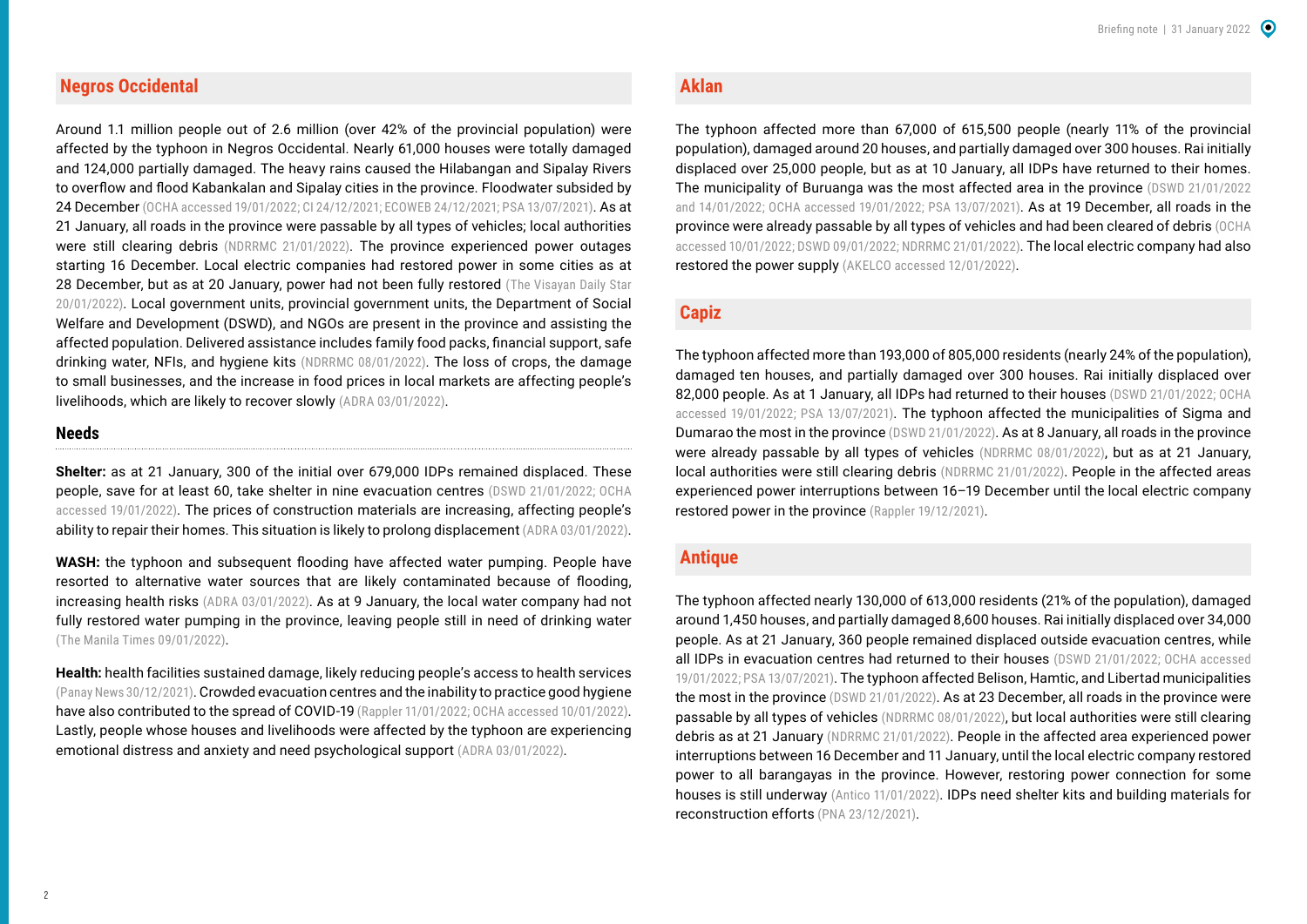#### **Iloilo**

The typhoon affected over 276,800 of 2.05 million people (13% of the population), damaged nearly 600 houses, and partially damaged 28,000 houses. As at 21 January, out of nearly 150,000 people initially displaced by the typhoon, only 365 remained displaced – the majority outside evacuation centres [\(DSWD 21/01/2022;](https://reliefweb.int/sites/reliefweb.int/files/resources/DSWD-DROMIC-Report-60-on-Typhoon-ODETTE-as-of-21-January-2022-6PM.pdf) [OCHA accessed 10/01/2022](https://roap.data.unocha.org/country/philippines/hnp/TyphoonRai/situation.html); [PSA 13/07/2021](https://psa.gov.ph/content/highlights-philippine-population-2020-census-population-and-housing-2020-cph)). The typhoon affected San Enrique, Sara, Zarraga, and Ajuy municipalities the most in the province ([DSWD 21/01/2022](https://reliefweb.int/sites/reliefweb.int/files/resources/DSWD-DROMIC-Report-60-on-Typhoon-ODETTE-as-of-21-January-2022-6PM.pdf)). As at 19 December, all roads in the province were passable by all types of vehicles, but local authorities were still working on clearing debris as at 21 January [\(NDRRMC 21/01/2022\)](https://reliefweb.int/sites/reliefweb.int/files/resources/Subject_SitRep_No__37_for_Typhoon_ODETTE_2021.pdf). People in the affected area started experiencing power interruptions on 16 December. As at 21 December, the local electric company had restored power in the city [\(GMA 21/12/2021](https://www.gmanetwork.com/news/topstories/regions/815424/iloilo-city-s-power-100-restored-says-more/story/)). Landslides and floods damaged water pumping systems and affected people's access to water. As at 17 January, affected people were still in need of drinking water ([PRC 17/01/2022\)](https://redcross.org.ph/2022/01/17/red-cross-provides-30000-liters-of-water-to-800-families-in-negros-oriental). Many people in the affected areas have lost their livelihoods as they depend on agriculture and fishing ([Daily Tribune 20/01/2022](https://tribune.net.ph/index.php/2022/01/20/a-lot-more-to-be-done/)).

#### **Guimaras**

The typhoon affected over 61,000 of 188,000 people (over 32% of the population), damaged over 100 houses, and partially damaged nearly 1,450 houses. Over 93% of the affected population were in the municipalities of Sibunag and Nueva Valencia ([OCHA accessed](https://roap.data.unocha.org/country/philippines/hnp/TyphoonRai/situation.html)  [19/01/2022](https://roap.data.unocha.org/country/philippines/hnp/TyphoonRai/situation.html); [DSWD 21/01/2022;](https://reliefweb.int/sites/reliefweb.int/files/resources/DSWD-DROMIC-Report-60-on-Typhoon-ODETTE-as-of-21-January-2022-6PM.pdf) [PSA 13/07/2021](https://psa.gov.ph/content/highlights-philippine-population-2020-census-population-and-housing-2020-cph)). Rai initially displaced more than 7,400 people. As at 21 January, more than 150 people remained displaced outside evacuation centres, while all IDPs in evacuation centres had returned home ([OCHA accessed 19/01/2022;](https://roap.data.unocha.org/country/philippines/hnp/TyphoonRai/situation.html) [DSWD 21/01/2022\)](https://reliefweb.int/sites/reliefweb.int/files/resources/DSWD-DROMIC-Report-60-on-Typhoon-ODETTE-as-of-21-January-2022-6PM.pdf). As at 19 December, all roads in the province were passable by all types of vehicles, and local authorities had cleared all the debris ([NDRRMC 21/01/2022\)](https://reliefweb.int/sites/reliefweb.int/files/resources/Subject_SitRep_No__37_for_Typhoon_ODETTE_2021.pdf). People in the affected area experienced power interruptions starting 16 December. As at 9 January, the local electric company had restored power in the province ([GUIMELCO 09/01/2022\)](https://www.facebook.com/guimelco/posts/7032146060158970).

## **REGION 7 (CENTRAL VISAYAS)**

#### **Overview**

Typhoon Rai made landfall in the municipality of Bien Unido, Bohol province, the municipality of Carcar, Cebu province, and the municipality of La Libertad, Negros Oriental province, within the Central Visayas region on the night of 16 December and the early morning of 17 December, with wind gusting at 240km/h. The typhoon slightly weakened as it was passing over the northern parts of Bohol and weakened further as it made landfall in Carcar, Cebu province [\(NDRRMC 21/01/2022;](https://reliefweb.int/sites/reliefweb.int/files/resources/Subject_SitRep_No__37_for_Typhoon_ODETTE_2021.pdf) [Rappler 17/12/2021;](https://www.rappler.com/nation/weather/typhoon-odette-pagasa-forecast-december-17-2021-5am/) [OCHA 24/12/2021](https://reliefweb.int/sites/reliefweb.int/files/resources/PHL-TyphoonRai-HumanitarianNeedsPriorities-211224%20%281%29.pdf); [PAGASA accessed 23/01/2022](https://pubfiles.pagasa.dost.gov.ph/tamss/weather/bulletin/TCB%2311_odette.pdf)). Rai caused storm surges in coastal areas, as well as flooding and landslides, damaging over 40 facilities, including health centres, city halls, roads, bridges, and flood-control systems ([NDRRMC 21/01/2022;](https://reliefweb.int/sites/reliefweb.int/files/resources/Subject_SitRep_No__37_for_Typhoon_ODETTE_2021.pdf) [Al Jazeera 16/12/2021](https://www.aljazeera.com/news/2021/12/16/thousands-evacuate-as-typhoon-odette-approaches-the-philippines)). The typhoon affected more than 6,000 schools, including 719 classrooms, impacting over 1.7 million students ([SunStar 09/01/2022](https://www.sunstar.com.ph/article/1917654/cebu/local-news/deped-central-office-releases-initial-p3m-for-repair-of-classrooms-in-central-visayas); The Catalyst [24/12/2021\)](https://pahayagangthecatalyst.wordpress.com/2021/12/24/news-massive-destruction-in-livelihood-fatalities-after-typhoon-odette-onslaught/). Given the COVID-19 lockdown, public schools have been using a blended learning method by distributing printed modules and hosting online classes. Because of the typhoon, many children lost their modules and are in need of learning materials. The regional office of the Department of Education also suspended online classes in Central Visayas because of connectivity issues that started when the typhoon hit the country. As at 13 January, nearly half of the communication lines had not been restored ([NDRRMC 21/01/2022](https://reliefweb.int/sites/reliefweb.int/files/resources/Subject_SitRep_No__37_for_Typhoon_ODETTE_2021.pdf); [Inquirer 11/01/2022](https://newsinfo.inquirer.net/1538917/poor-internet-connection-forces-suspension-of-online-classes)). Rai caused significant damage to agriculture. Floodwater and storm surges damaged rice, coconut, and corn farms; fisheries; agricultural machines and equipment; and livestock and poultry. The damages amount to over USD 12 million ([NDRRMC 21/01/2022\)](https://reliefweb.int/sites/reliefweb.int/files/resources/Subject_SitRep_No__37_for_Typhoon_ODETTE_2021.pdf). Agricultural damage will likely affect people's livelihoods in the affected areas for several months, given that over 65% of people in the Central Visayas region work in the agricultural sector [\(PSA](https://psa.gov.ph/sites/default/files/AIS%20Employment%20and%20Wages_signed%201127%20.pdf)  [11/2020](https://psa.gov.ph/sites/default/files/AIS%20Employment%20and%20Wages_signed%201127%20.pdf)).

The indigenous population makes up 0.25% of the population (around 20,000 people in total). As is the case in Western Visayas, indigenous people in Central Visayas belong to one of the most vulnerable groups affected by the typhoon ([NCCA accessed 16/01/2022;](file:///Users/alicefogliata/Dropbox/ALICE/Work/ACAPS/Typhoon%20Rai%20-%20January%202022/ncca.gov.ph/about-ncca-3/subcommissions/subcommission-on-cultural-communities-and-traditional-arts-sccta/central-cultural-communities/the-ati-of-negros-and-panay) ILO accessed [16/01/2022;](https://www.ilo.org/manila/areasofwork/WCMS_402361/lang--en/index.htm) [ECOWEB 24/12/2021](https://reliefweb.int/sites/reliefweb.int/files/resources/ECOWEB-SitRep-2-Odette_20Dec-2.pdf); [Domingo and Manejar 07/2020](https://pidswebs.pids.gov.ph/CDN/PUBLICATIONS/pidsdps2020.pdf)).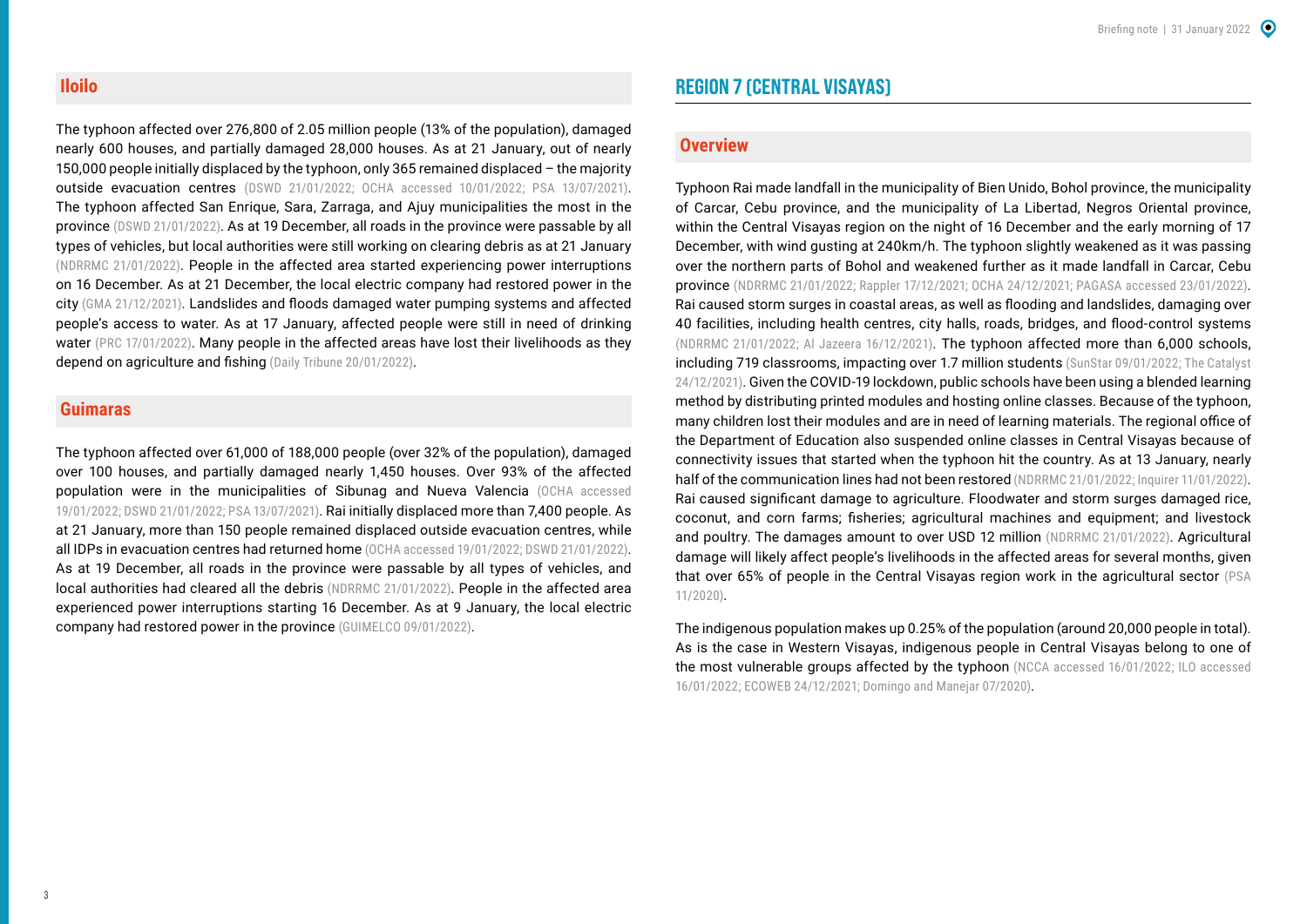#### **Bohol**

The province sustained severe damages because of the typhoon. The most affected areas in the province include the municipalities of Bien Unido, Buenavista, Hetafe, Inabanga, Talibon, Trinidad, and Ubay ([DSWD 21/01/2022\)](https://reliefweb.int/sites/reliefweb.int/files/resources/DSWD-DROMIC-Report-60-on-Typhoon-ODETTE-as-of-21-January-2022-6PM.pdf). Rai affected around 1.2 million of 1.3 million people (nearly 92% of the population), damaged nearly 81,000 houses, and partially damaged 183,000 houses [\(DSWD 21/01/2022;](https://reliefweb.int/sites/reliefweb.int/files/resources/DSWD-DROMIC-Report-60-on-Typhoon-ODETTE-as-of-21-January-2022-6PM.pdf) [OCHA accessed 19/01/2022](https://roap.data.unocha.org/country/philippines/hnp/TyphoonRai/situation.html); [PSA 13/07/2021](https://psa.gov.ph/content/highlights-philippine-population-2020-census-population-and-housing-2020-cph)). The typhoon damaged around 35 facilities, including fire stations, city halls, and health centres, and interrupted communication lines and power and water supplies starting 16 December 2021 ([UNFPA 19/12/2021](https://acaps-my.sharepoint.com/personal/huda_qasim_acaps_org/Documents/Documents/non-start%20reports/philippines/sources/unfpa%2019-12.docx); [NDRRMC 08/01/2022](https://reliefweb.int/sites/reliefweb.int/files/resources/SitRep_No__27_for_Typhoon_ODETTE_2021.pdf)), which will likely be restored in mid-February ([Bohol](https://www.boholchronicle.com.ph/2022/01/17/bohol-to-start-drawing-power-from-leyte-in-february/)  [Chronicle 17/01/2022\)](https://www.boholchronicle.com.ph/2022/01/17/bohol-to-start-drawing-power-from-leyte-in-february/). As at 21 January, one road in Guiwanon remained unpassable, while 41 roads within the province were only passable by light vehicles because of debris. Fallen trees, power posts, and soil erosion have limited the use of these roads ([NDRRMC 21/01/2022](https://reliefweb.int/sites/reliefweb.int/files/resources/Subject_SitRep_No__37_for_Typhoon_ODETTE_2021.pdf)). As at 21 January, electric power had not been fully restored. It is unlikely that the local electric company will be able to fully restore power before mid-April ([Power Philippines 21/01/2022](https://powerphilippines.com/ngcp-restores-all-69kv-lines-in-bohol/); [ABS-](https://news.abs-cbn.com/news/01/11/22/doe-more-odette-ravaged-areas-getting-power-back?fbclid=IwAR1BOkApiMQXOmIm2mpiBF23EOmVzzAvT5mn1IvCWi3hyZZ10HAr1NlYlnk)[CBN News 11/01/2022\)](https://news.abs-cbn.com/news/01/11/22/doe-more-odette-ravaged-areas-getting-power-back?fbclid=IwAR1BOkApiMQXOmIm2mpiBF23EOmVzzAvT5mn1IvCWi3hyZZ10HAr1NlYlnk). The DSWD delivers humanitarian assistance mostly in the form of family food packs [\(NDRRMC 21/01/2022\)](https://reliefweb.int/sites/reliefweb.int/files/resources/Subject_SitRep_No__37_for_Typhoon_ODETTE_2021.pdf). Many people in the affected areas have lost their livelihoods as they depend on agriculture and fishing. The typhoon affected both those sectors, and those people are likely to remain reliant on food assistance.

#### **Needs**

**Shelter:** out of over 270,000 people initially displaced by the typhoon, more than 27,000 remained displaced outside and inside evacuation centres as at 21 January ([DSWD 21/01/2022](https://reliefweb.int/sites/reliefweb.int/files/resources/DSWD-DROMIC-Report-60-on-Typhoon-ODETTE-as-of-21-January-2022-6PM.pdf); [OCHA accessed 19/01/2022](https://roap.data.unocha.org/country/philippines/hnp/TyphoonRai/situation.html)). Damage to houses was the most severe in Barangay Fatima in the municipality of Ubay and Barangay Valladolid in the municipality of Loboc, where almost all houses were damaged [\(DSWD 21/01/2022](https://reliefweb.int/sites/reliefweb.int/files/resources/DSWD-DROMIC-Report-60-on-Typhoon-ODETTE-as-of-21-January-2022-6PM.pdf)). The overcrowdedness of evacuation centres was likely resolved after the majority of IDPs returned to their homes. IDPs are in need of building materials to restore damaged houses, but reconstruction material prices are rising [\(PhilStar](https://www.philstar.com/business/2022/01/21/2155248/rebuilding-odette-stricken-areas)  [21/01/2022;](https://www.philstar.com/business/2022/01/21/2155248/rebuilding-odette-stricken-areas) [OCHA 13/01/2022](https://reliefweb.int/sites/reliefweb.int/files/resources/OCHA%20PHL_Typhoon%20Rai%20Sitrep2%2013Jan2022.pdf)).

**WASH:** electricity outages affected water pumps in the province – an issue that has been limiting the population's access to water since 16 December ([GMA News 06/01/2022](https://www.gmanetwork.com/news/topstories/regions/817193/bohol-still-in-the-dark-weeks-after-odette-governor-says/story/); ABS-CBN [News 30/12/2021](https://news.abs-cbn.com/news/12/30/21/bohol-suffers-power-water-telco-outages-2-weeks-after-odette)). The situation limits people's access to functional sanitation facilities and is likely to affect their ability to practice hygiene. People's use of contaminated open water sources as an alternative water source to cover their needs increases health risks. Clean drinking water and hygiene kits are among the urgent needs of the affected population ([IFRC](https://www.ifrc.org/press-release/philippines-mounting-health-crisis-after-super-typhoon)  [06/01/2022](https://www.ifrc.org/press-release/philippines-mounting-health-crisis-after-super-typhoon); [BusinessWorld 05/01/2022;](https://www.bworldonline.com/typhoon-survivors-left-vulnerable-to-covid-19/) [UNICEF 27/12/2021](https://www.unicef.org/philippines/stories/day-zero-stories-odette-affected-locales)).

**Health:** flooding destroyed several health facilities within the province, limiting affected people's access to health services. Gastroenteritis and acute watery diarrhoea are spreading among the affected population because of the consumption of contaminated water. The situation is further increasing the demand for health services [\(IFRC 06/01/2022;](https://www.ifrc.org/press-release/philippines-mounting-health-crisis-after-super-typhoon) Business World [05/01/2022](https://www.bworldonline.com/typhoon-survivors-left-vulnerable-to-covid-19/); [UNICEF 27/12/2021\)](https://www.unicef.org/philippines/stories/day-zero-stories-odette-affected-locales).

**Protection:** the lack of safe spacing between adults and children in crowded evacuation centres and the lack of separate WASH facilities for women and girls expose women and children especially to the risk of sexual violence and abuse ([UNICEF 27/12/2021](https://www.unicef.org/philippines/stories/day-zero-stories-odette-affected-locales)).

#### **Cebu**

The typhoon affected more than 2.2 million of 3.3 million people (over 66% of the population) in Cebu province [\(DSWD 21/01/2022](https://reliefweb.int/sites/reliefweb.int/files/resources/DSWD-DROMIC-Report-60-on-Typhoon-ODETTE-as-of-21-January-2022-6PM.pdf); [OCHA accessed 19/01/2022](https://roap.data.unocha.org/country/philippines/hnp/TyphoonRai/situation.html); [PSA 13/07/2021](https://psa.gov.ph/content/highlights-philippine-population-2020-census-population-and-housing-2020-cph)). Rai damaged over 112,000 houses and partially damaged 417,000 ([OCHA accessed 19/01/2022](https://roap.data.unocha.org/country/philippines/hnp/TyphoonRai/situation.html)). The typhoon affected Lapu-Lapu, Talisay, and Toledo cities the most in the province [\(DSWD 21/01/2022\)](https://reliefweb.int/sites/reliefweb.int/files/resources/DSWD-DROMIC-Report-60-on-Typhoon-ODETTE-as-of-21-January-2022-6PM.pdf). As at 16 December, damaged electric poles, fallen trees, and debris had made the majority of roads unpassable. As at 21 January, the Sariling Bridge in the municipality of Malabuyoc and three roads to Alegria, Talisay, and Toledo cities remained unpassable, while five roads were only passable by light vehicles because of debris ([NDRRMC 21/01/2022;](https://reliefweb.int/sites/reliefweb.int/files/resources/Subject_SitRep_No__37_for_Typhoon_ODETTE_2021.pdf) [PNA 29/12/2021](https://www.pna.gov.ph/articles/1164024)). As at 11 January, the Government had cleared debris from main roads, but operations were still continuing on secondary roads ([SunStar 11/01/2022](https://www.sunstar.com.ph/article/1917875/cebu/local-news/clearing-operations-in-cebu-city-continue)). The province has also experienced power outages since 16 December [\(NDRRMC 08/01/2022\)](https://reliefweb.int/sites/reliefweb.int/files/resources/SitRep_No__27_for_Typhoon_ODETTE_2021.pdf). As at 21 January, power had been fully restored ([Rappler 21/01/2022](https://www.rappler.com/newsbreak/in-depth/residents-olango-island-cebu-wait-for-aid-after-typhoon-odette/); [SunStar 11/01/2022](https://www.sunstar.com.ph/article/1917875/cebu/local-news/clearing-operations-in-cebu-city-continue) and [12/11/2021;](https://www.sunstar.com.ph/article/1917896/cebu/local-news/visayan-electric-restores-power-to-56-of-affected-consumers-in-metro-cebu) [PNA 05/01/2022](https://www.pna.gov.ph/articles/1164613)). The DSWD delivers humanitarian assistance mostly in the form of family food packs. Cebu city also rationed food assistance because of food supply shortages that affected local food prices ([NDRRMC 21/01/2022](ttps://reliefweb.int/sites/reliefweb.int/files/resources/Subject_SitRep_No__37_for_Typhoon_ODETTE_2021.pdf); [ECOWEB 24/12/2021\)](https://reliefweb.int/sites/reliefweb.int/files/resources/ECOWEB-SitRep-2-Odette_20Dec-2.pdf). Most affected people rely on food assistance because of the devastation of their livelihoods, as storm surges destroyed fishing boats and damaged crops ([Rappler 21/01/2022](https://www.rappler.com/newsbreak/in-depth/residents-olango-island-cebu-wait-for-aid-after-typhoon-odette/); [NDRRMC 21/01/2022\)](ttps://reliefweb.int/sites/reliefweb.int/files/resources/Subject_SitRep_No__37_for_Typhoon_ODETTE_2021.pdf).

#### **Needs**

**Shelter:** out of more than 407,000 people initially displaced by the typhoon, around 28,000 remained displaced inside and outside evacuation centres as at 21 January, with at least 27,000 IDPs taking shelter in around 130 evacuation centres [\(OCHA accessed 19/01/2022;](https://roap.data.unocha.org/country/philippines/hnp/TyphoonRai/situation.html) DSWD [21/01/2022\)](https://reliefweb.int/sites/reliefweb.int/files/resources/DSWD-DROMIC-Report-60-on-Typhoon-ODETTE-as-of-21-January-2022-6PM.pdf). The affected population is in need of building materials to restore their homes ([PhilStar 21/01/2022;](https://www.philstar.com/business/2022/01/21/2155248/rebuilding-odette-stricken-areas) [OCHA 13/01/2022](https://reliefweb.int/sites/reliefweb.int/files/resources/OCHA%20PHL_Typhoon%20Rai%20Sitrep2%2013Jan2022.pdf)).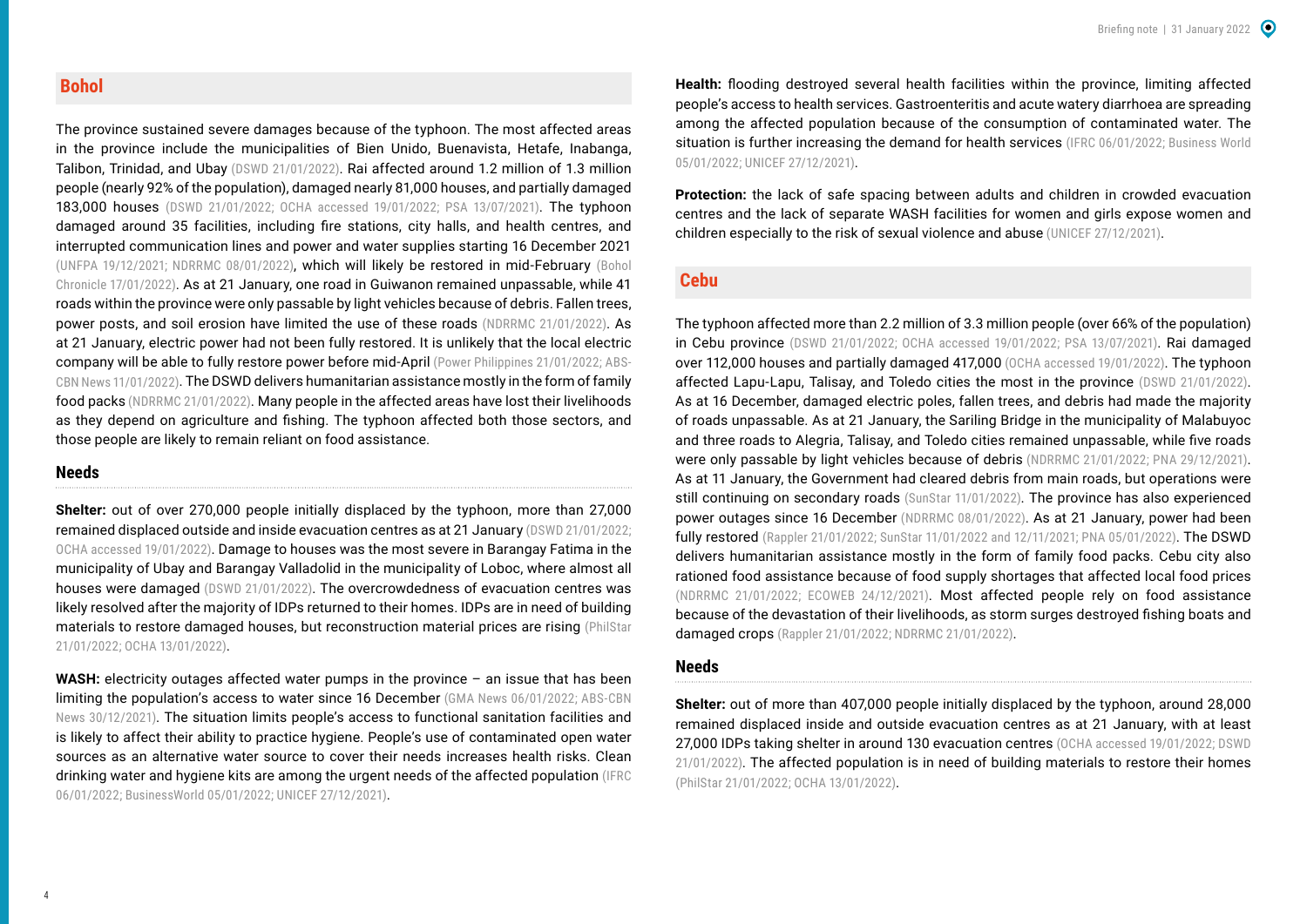**WASH:** water shortages were already affecting people in the city of Cebu [\(ECOWEB 24/12/2021\)](https://reliefweb.int/sites/reliefweb.int/files/resources/ECOWEB-SitRep-2-Odette_20Dec-2.pdf). As at 7 January, the local water company had not restored water pumping in the province and is likely to remain unable to do so until the end of January [\(PhilStar 07/01/2022\)](https://www.philstar.com/the-freeman/opinion/2022/01/07/2152317/thanks-haunted-elevator). Because of the damage inflicted on fishing boats and crops and the subsequent disruption of livelihoods, affected people are unable to buy water ([Rappler 21/01/2022](https://www.rappler.com/newsbreak/in-depth/residents-olango-island-cebu-wait-for-aid-after-typhoon-odette/); [NDRRMC 21/01/2022\)](https://reliefweb.int/sites/reliefweb.int/files/resources/Subject_SitRep_No__37_for_Typhoon_ODETTE_2021.pdf). The situation limits people's access to functional sanitation facilities and is likely to affect their ability to practice hygiene. People's use of contaminated open water sources as an alternative to cover their needs increases health risks. Clean drinking water and hygiene kits are among the urgent needs of the affected population ([IFRC 06/01/2022](https://www.ifrc.org/press-release/philippines-mounting-health-crisis-after-super-typhoon); [BusinessWorld 05/01/2022;](https://www.bworldonline.com/typhoon-survivors-left-vulnerable-to-covid-19/) UNICEF [27/12/2021](https://www.unicef.org/philippines/stories/day-zero-stories-odette-affected-locales)).

**Health:** evacuation centres in Cebu are overcrowded and lack running water, limiting people's ability to practice social distancing and proper hygiene. This limitation increases the likelihood of a COVID-19 outbreak, which would be difficult to control given the lack of isolation facilities ([Manila Bulletin 05/01/2022](https://mb.com.ph/2022/01/05/doh-7-packed-evacuation-centers-could-lead-to-covid-surge/)). Gastroenteritis and acute watery diarrhoea are spreading among the affected population because of the consumption of contaminated water. These issues are increasing the demand for health services [\(IFRC 06/01/2022](https://www.ifrc.org/press-release/philippines-mounting-health-crisis-after-super-typhoon); [BusinessWorld 05/01/2022](https://www.bworldonline.com/typhoon-survivors-left-vulnerable-to-covid-19/); [UNICEF 27/12/2021](https://www.unicef.org/philippines/stories/day-zero-stories-odette-affected-locales)). The lack of electric power is affecting the functionality of hospitals in Olango Island in Lapu-Lapu city. Damages to the only sea ambulance on the island also make it difficult to transfer patients to better-equipped hospitals ([Rappler 21/01/2022\)](https://www.rappler.com/newsbreak/in-depth/residents-olango-island-cebu-wait-for-aid-after-typhoon-odette/).

**Protection:** overcrowded evacuation centres do not allow for safe spaces and separation between adults and children, increasing the risk of violence and exploitation (Manila Bulletin [05/01/2022\)](https://mb.com.ph/2022/01/05/doh-7-packed-evacuation-centers-could-lead-to-covid-surge/).

#### **Negros Oriental**

Negros Oriental province sustained severe damages because of the typhoon. Rai affected over 433,000 of 2.6 million people (over 16% of the population) ([OCHA accessed 19/01/2022;](https://roap.data.unocha.org/country/philippines/hnp/TyphoonRai/situation.html) ECOWEB [24/12/2021;](https://reliefweb.int/sites/reliefweb.int/files/resources/ECOWEB-SitRep-2-Odette_20Dec-2.pdf) [PSA 13/07/2021\)](https://psa.gov.ph/content/highlights-philippine-population-2020-census-population-and-housing-2020-cph). Storm surges damaged over 19,900 houses and partially damaged 81,400 [\(OCHA accessed 19/01/2022;](https://roap.data.unocha.org/country/philippines/hnp/TyphoonRai/situation.html) [NDRRMC 08/01/2022\)](https://reliefweb.int/sites/reliefweb.int/files/resources/SitRep_No__27_for_Typhoon_ODETTE_2021.pdf). The municipalities of Mabinay and Bindoy and the city of Guihulngan were the most affected ([DSWD 21/01/2022](https://reliefweb.int/sites/reliefweb.int/files/resources/DSWD-DROMIC-Report-60-on-Typhoon-ODETTE-as-of-21-January-2022-6PM.pdf)). Road conditions have improved since the typhoon hit, but as at 21 January, two roads in Barangay Manlipac were still unpassable because of landslides, and seven were only passable by light vehicles because of debris. The situation has necessitated alternative routes, and road conditions are likely to affect the delivery of humanitarian assistance in the province ([NDRRMC 21/01/2022\)](https://reliefweb.int/sites/reliefweb.int/files/resources/Subject_SitRep_No__37_for_Typhoon_ODETTE_2021.pdf). While strong winds toppled over power poles and caused power outages, the local electric company had restored power in the affected areas as at 4 January [\(NDRRMC 08/01/2022\)](https://reliefweb.int/sites/reliefweb.int/files/resources/SitRep_No__27_for_Typhoon_ODETTE_2021.pdf). The DSWD provides humanitarian assistance mainly focused on food [\(NDRRMC 21/01/2022\)](https://reliefweb.int/sites/reliefweb.int/files/resources/Subject_SitRep_No__37_for_Typhoon_ODETTE_2021.pdf). Affected people rely on food assistance as flooding and landslides limited access to local markets [\(IFRC 10/01/2022\)](https://reliefweb.int/report/philippines/philippines-asia-pacific-typhoon-rai-odette-emergency-appeal-no-mdrph045-0).

#### **Needs**

**Shelter:** more than 46,000 people were initially displaced inside and outside evacuation centres. As at 21 January, around 700 remained displaced in eight evacuation centres ([DSWD 21/01/2022](https://reliefweb.int/sites/reliefweb.int/files/resources/DSWD-DROMIC-Report-60-on-Typhoon-ODETTE-as-of-21-January-2022-6PM.pdf); [OCHA accessed 19/01/2022](https://roap.data.unocha.org/country/philippines/hnp/TyphoonRai/situation.html)). House reconstruction materials are among the immediate needs of the affected people ([IFRC 10/01/2022](https://reliefweb.int/report/philippines/philippines-asia-pacific-typhoon-rai-odette-emergency-appeal-no-mdrph045-0)).

**WASH:** as at 19 January, water supply networks were not fully functional yet. The affected population in the province are in need of drinking water ([UMC 19/01/2022;](https://umcmission.org/january-2022/filipino-churches-step-up-after-super-typhoon/) [PRC 17/01/2022;](https://redcross.org.ph/2022/01/17/red-cross-provides-30000-liters-of-water-to-800-families-in-negros-oriental/) PNA [12/01/2022\)](https://www.pna.gov.ph/articles/1165193).

Livelihood: the typhoon affected a third of the farms in the province ([DSWD 21/01/2022](https://reliefweb.int/sites/reliefweb.int/files/resources/DSWD-DROMIC-Report-60-on-Typhoon-ODETTE-as-of-21-January-2022-6PM.pdf); PNA [04/01/2022](https://www.pna.gov.ph/articles/1164491)). The municipalities of Bindoy, Jimalalud, Tayasan, and Mabinay, the poorest in the region (poverty rate in the municipality of Bindoy is 63.7%, in Jimalalud 62.5%, in Tayasan 52.8%, and in Mabinay 52.7%), sustained the highest levels of damage ([DSWD 21/01/2022;](https://reliefweb.int/sites/reliefweb.int/files/resources/DSWD-DROMIC-Report-60-on-Typhoon-ODETTE-as-of-21-January-2022-6PM.pdf) [PSA](http://rsso07.psa.gov.ph/poverty/releases/title/2015%20Municipal%20and%20City%20Level%20Poverty%20Estimates%20of%20Central%20Visayas)  [17/08/2021\)](http://rsso07.psa.gov.ph/poverty/releases/title/2015%20Municipal%20and%20City%20Level%20Poverty%20Estimates%20of%20Central%20Visayas). Damage to crops and fisheries is likely to affect the livelihoods of agricultural families in the area and worsen existing poverty.

#### **Siquijor**

Siquijor province suffered relatively less damage compared to other provinces, with 16,800 of 103,400 people (over 16% of the population) affected by the typhoon [\(OCHA accessed](https://roap.data.unocha.org/country/philippines/hnp/TyphoonRai/situation.html)  [19/01/2022;](https://roap.data.unocha.org/country/philippines/hnp/TyphoonRai/situation.html) [ECOWEB 24/12/2021;](https://reliefweb.int/sites/reliefweb.int/files/resources/ECOWEB-SitRep-2-Odette_20Dec-2.pdf) [PSA 13/07/2021](https://psa.gov.ph/content/highlights-philippine-population-2020-census-population-and-housing-2020-cph)). Over 200 houses were damaged, and nearly 4,000 were partially damaged [\(OCHA accessed 19/01/2022](https://roap.data.unocha.org/country/philippines/hnp/TyphoonRai/situation.html)). The typhoon initially displaced around 11,000 people, but IDPs both inside and outside evacuation centres had returned home as at 9 January ([DSWD 21/01/2022;](https://reliefweb.int/sites/reliefweb.int/files/resources/DSWD-DROMIC-Report-60-on-Typhoon-ODETTE-as-of-21-January-2022-6PM.pdf) [OCHA accessed 19/01/2022;](https://roap.data.unocha.org/country/philippines/hnp/TyphoonRai/situation.html) [OCHA accessed 10/01/2022\)](https://roap.data.unocha.org/country/philippines/hnp/TyphoonRai/situation.html). The municipalities of Siquijor (also the capital of Siquijor province) and San Juan were the most affected ([DSWD 21/01/2022\)](https://reliefweb.int/sites/reliefweb.int/files/resources/DSWD-DROMIC-Report-60-on-Typhoon-ODETTE-as-of-21-January-2022-6PM.pdf). Heavy winds caused power interruption in the province, but the local electric company had restored power in 78% of the affected houses as at 2 January [\(PROSIELCO accessed 02/01/2022](https://www.facebook.com/prosielco.official/photos/a.2534523506560907/5200869949926236/)). People's livelihoods in the affected areas are likely to be impacted because of the damage to fisheries (one of the main economic sectors in the province). The typhoon did not affect access to water in the province ([UNICEF 19/12/2021\)](https://drive.google.com/drive/folders/11lmS9XwnaT68lFUiqeqtFpnmORIbvvwf).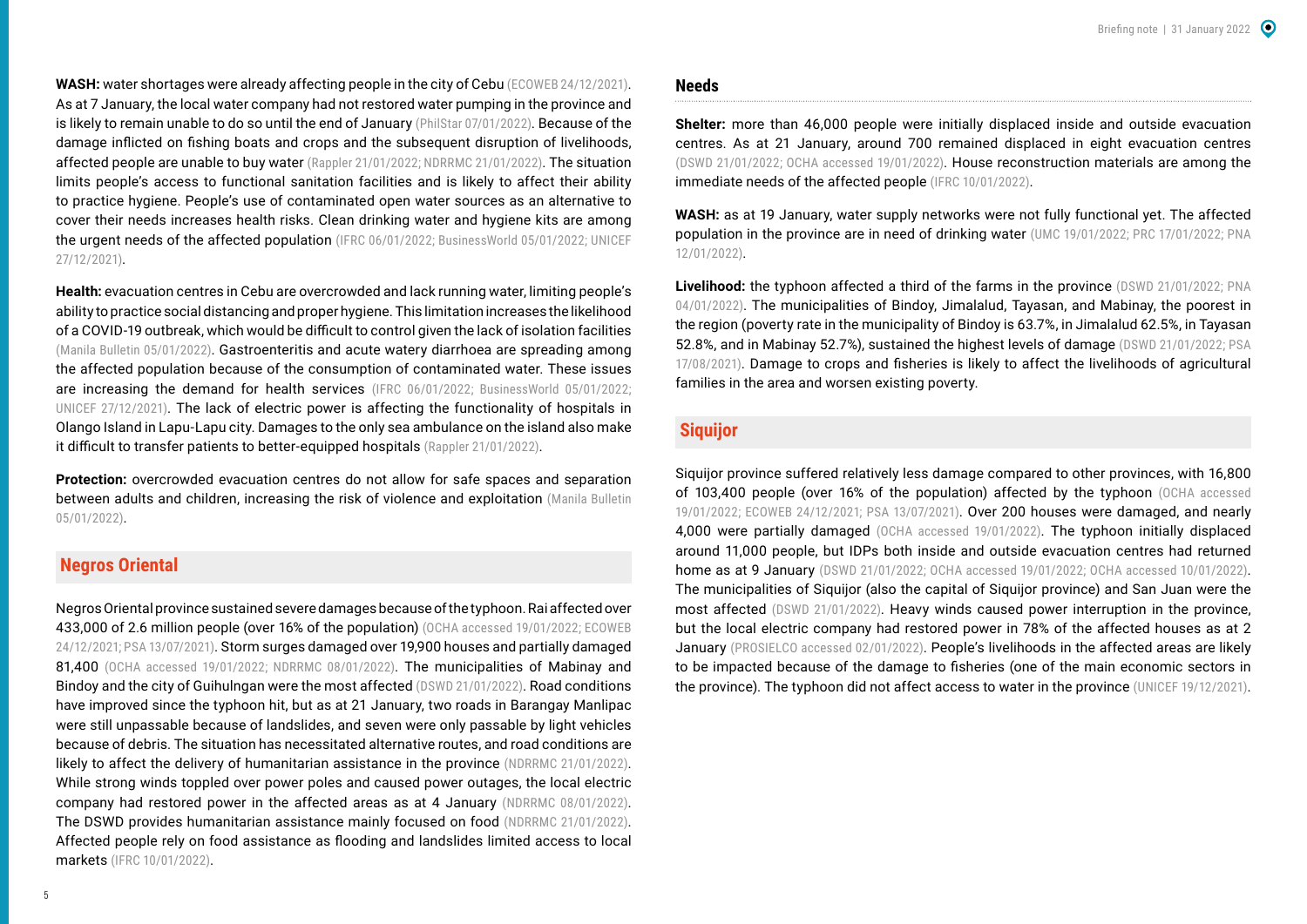## Registered damages to agriculture

| <b>PROVINCE</b>          | NUMBER OF AFFECTED MUNICIPALITIES | <b>TYPE OF PRODUCT</b>                                 | <b>COST OF DAMAGES IN PHP</b> |
|--------------------------|-----------------------------------|--------------------------------------------------------|-------------------------------|
| <b>Negros Occidental</b> | 161                               | Crops, livestock, machinery, infrastructure, equipment | 3,892,448,424                 |
| Aklan                    | 27                                | Crops, high-value crops                                | 10,256,229                    |
| Capiz                    | 22                                | Crops                                                  | 157,435,353                   |
| Antique                  | 57                                | Crops, livestock, high-value crops                     | 145,039,220                   |
| Iloilo                   | 94                                | Crops, Infrastructure and equipment                    | 755,622,308                   |
| Guimaras                 | 33                                | Crops, livestock, poultry, infrastructure, equipment   | 330,974,842                   |
| Bohol                    | h                                 | Fisheries                                              | 200,000,000                   |
| Cebu                     |                                   | Fisheries                                              | 282,700,000                   |
| <b>Negros Oriental</b>   | $\mathbf{2}$                      | Crops, fisheries                                       | 128,441,700                   |
| Siquijor                 |                                   | Fisheries                                              | 7,000,000                     |

Source: [NDRRMC \(21/01/2022](https://reliefweb.int/sites/reliefweb.int/files/resources/Subject_SitRep_No__37_for_Typhoon_ODETTE_2021.pdf))